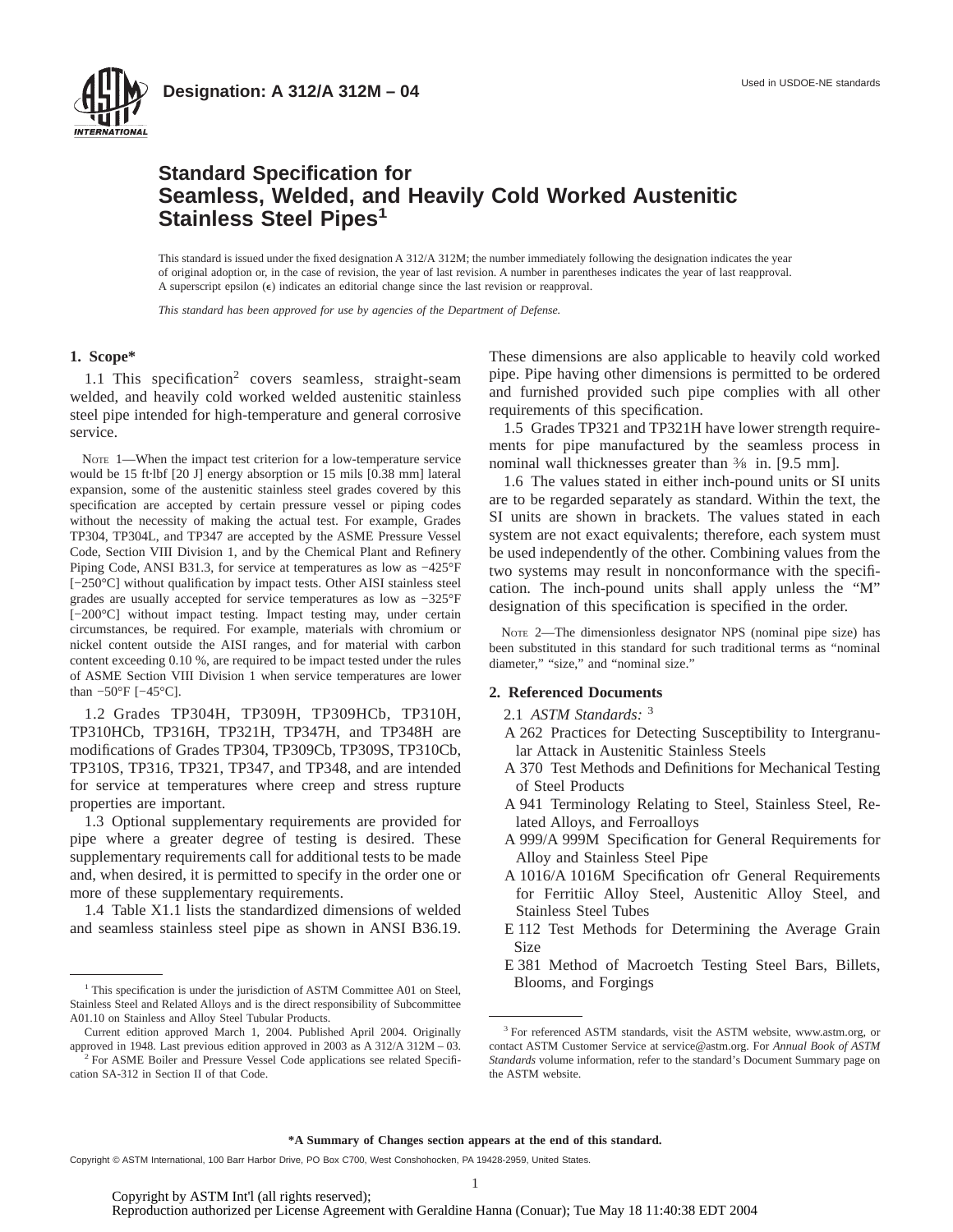E 527 Practice for Numbering Metals and Alloys (UNS)

2.2 *ANSI Standards:4*

- B1.20.1 Pipe Threads, General Purpose
- B36.10 Welded and Seamless Wrought Steel Pipe

B36.19 Stainless Steel Pipe

2.3 *ASME Standard:*

ASME Boiler and Pressure Vessel Code: Section VIII5

2.4 *AWS Standard:*

- A5.9 Corrosion-Resisting Chromium and Chromium-Nickel Steel Welding Rods and Electrodes<sup>6</sup>
- 2.5 *Other Standard:*
- SAE J1086 Practice for Numbering Metals and Alloys  $(UNS)<sup>7</sup>$

2.6 *Other Standard:*

SNT-TC-1A Personnel Qualification and Certification in Nondestructive Testing8

#### **3. Terminology**

3.1 *Definitions:*

3.1.1 The definitions in Specification A 999/A 999M and Terminology A 941 are applicable to this specification.

#### **4. Ordering Information**

4.1 Orders for material to this specification shall conform to the requirements of the current edition of Specification A 999/ A 999M.

#### **5. General Requirements**

5.1 Material furnished under this specification shall conform to the applicable requirements of the current edition of Specification A 999/A 999M unless otherwise provided herein.

#### 5.2 *Heat Treatment*:

5.2.1 All pipe shall be furnished in the heat—treated condition in accordance with the requirements of Table 1. The heat—treatment procedure, except for "H" grades, S30815, S31272, S31254, S32654, N08367, N08904, and N08926 shall consist of heating the pipe to a minimum temperature of 1900°F [1040°C] and quenching in water or rapidly cooling by other means.

#### **6. Materials and Manufacture**

#### 6.1 *Manufacture*:

6.1.1 The pipe shall be manufactured by one of the following processes:

6.1.2 *Seamless (SML) pipe* shall be made by a process that does not involve welding at any stage of production.

6.1.3 *Welded (WLD) pipe* shall be made using an automatic welding process with no addition of filler metal during the welding process.

6.1.4 *Heavily cold-worked (HCW) pipe* shall be made by applying cold working of not less than 35 % reduction in thickness of both wall and weld to a welded pipe prior to the final anneal. No filler shall be used in making the weld. Prior to cold working, the weld shall be 100 % radiographically inspected in accordance with the requirements of ASME Boiler and Pressure Vessel Code, Section VIII, Division 1, latest revision, Paragraph UW-51.

6.1.5 Welded pipe and HCW pipe of NPS 14 and smaller shall have a single longitudinal weld. Welded pipe and HCW pipe of a size larger than NPS 14 shall have a single longitudinal weld or shall be produced by forming and welding two longitudinal sections of flat stock when approved by the purchaser. All weld tests, examinations, inspections, or treatments shall be performed on each weld seam.

6.1.6 At the option of the manufacturer, pipe shall be either hot finished or cold finished.

6.1.7 The pipe shall be free of scale and contaminating exogenous iron particles. Pickling, blasting, or surface finishing is not mandatory when pipe is bright annealed. The purchaser is permitted to require that a passivating treatment be applied to the finished pipe.

<sup>4</sup> Available from American National Standards Institute, 11 West 42nd St., 13th Floor, New York, NY 10036.

<sup>&</sup>lt;sup>5</sup> Available from American Society for Mechanical Engineers, Three Park Avenue, New York, NY 10016–5990.

<sup>&</sup>lt;sup>6</sup> Available from the American Welding Society, 550 N.W. LeJeune Rd., Miami, FL 33135.

<sup>7</sup> Available from Society of Automotive Engineers, 400 Commonwealth Drive, Warrendale, PA 15096.

<sup>8</sup> Society for Nondestructive Testing, 1711 Arlingate Plaza, PO Box 28518, Columbus, OH, 43228-0518.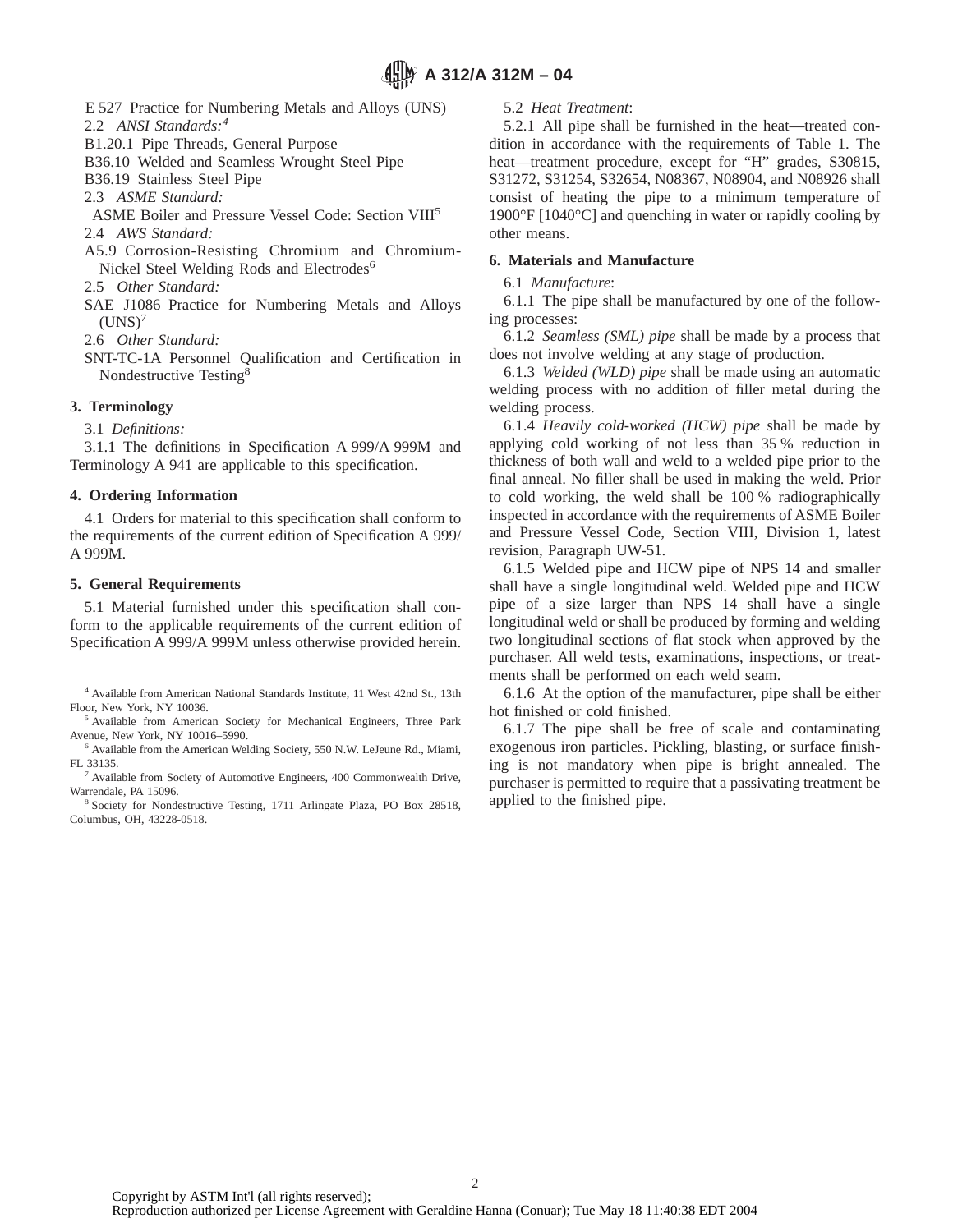|                             | Aluminum                      | Ť                              |                                                                                                                     | $0.80 - 1.50$                                                                     |                                                 |                                  |                                                                    |                                   |                                             |                                                                                             |                                                                                                                                         |
|-----------------------------|-------------------------------|--------------------------------|---------------------------------------------------------------------------------------------------------------------|-----------------------------------------------------------------------------------|-------------------------------------------------|----------------------------------|--------------------------------------------------------------------|-----------------------------------|---------------------------------------------|---------------------------------------------------------------------------------------------|-----------------------------------------------------------------------------------------------------------------------------------------|
|                             | Boron                         | ÷                              |                                                                                                                     | $\vdots$                                                                          |                                                 |                                  |                                                                    |                                   | $0.004 -$<br>0.008                          | $\vdots$                                                                                    |                                                                                                                                         |
|                             | Cerium                        | ÷<br>÷                         | ÷<br>÷<br>÷<br>0.03<br>İ<br>$\vdots$<br>÷                                                                           | 0.08<br>0.08<br>$0.03 -$<br>Ì<br>÷<br>Ì<br>İ                                      | Ì<br>$\vdots$                                   |                                  | $\vdots$<br>ŧ                                                      |                                   | $\vdots$<br>$\ddot{\cdot}$                  | Ì<br>÷<br>÷<br>t.                                                                           | $\vdots$<br>÷<br>÷<br>÷                                                                                                                 |
|                             | Copper                        | ÷<br>t                         | ÷<br>÷<br>÷<br>÷<br>÷<br>÷<br>l,                                                                                    | $0.50$ max<br>$\vdots$<br>$\vdots$<br>Ì<br>t                                      |                                                 |                                  |                                                                    |                                   | $0.50 - 1.00$                               | ŧ<br>÷<br>$\ddot{\cdot}$                                                                    | $0.75$<br>0.75<br>$\vdots$<br>Ì<br>÷<br>÷<br>ċ                                                                                          |
|                             | Vana-<br>dium                 | $: 0.10 -$<br>0.30             | Ì<br>Î<br>$\vdots$<br>÷<br>ŧ<br>$\vdots$<br>Ì                                                                       | Ì<br>$\vdots$<br>$\vdots$<br>$\vdots$<br>t                                        | ÷.<br>$\vdots$<br>Ì                             | $\vdots$                         | ÷<br>Ì.<br>Ì<br>$\vdots$                                           | $\vdots$                          | $\vdots$<br>÷                               | ÷,<br>ļ.<br>ł<br>İ                                                                          | $\vdots$<br>$\vdots$<br>$\vdots$<br>Į.<br>÷<br>ĵ.                                                                                       |
|                             | Nitrogen <sup>C</sup>         | $0.20 - 0.40$<br>$0.15 - 0.30$ | $0.15 - 0.40$<br>$0.15 - 0.40$<br>$0.20 - 0.40$<br>$0.12 - 0.18$<br>$\vdots$<br>İ                                   | $0.10 - 0.16$<br>$0.10 - 0.16$<br>$0.14 - 0.20$                                   | İ,<br>ŧ<br>ĵ.                                   | $\cdot$                          | 0.10<br>÷<br>÷.<br>÷                                               |                                   | $0.09 - 0.15$<br>$0.18 - 0.22$              | $\frac{1}{2}$<br>:<br>ţ                                                                     | $0.10 - 0.16$<br>$0.10 - 0.16$<br>$0.10 - 0.20$<br>0.10<br>0.10<br>Ì.<br>$\vdots$<br>$\vdots$                                           |
|                             | Tanta-<br>max<br>Ιuπ,         | $\vdots$<br>$\vdots$           | ¢<br>Í<br>ţ<br>$\vdots$<br>$\vdots$<br>$\vdots$<br>÷                                                                | ÷<br>$\vdots$<br>Ì<br>$\vdots$<br>$\cdot$                                         | $\vdots$<br>÷<br>$\vdots$                       | $\vdots$                         | $\vdots$<br>÷.<br>÷<br>$\vdots$                                    | İ,                                | $\vdots$<br>$\vdots$                        | $\vdots$<br>Ì<br>÷<br>Î                                                                     | $\vdots$<br>÷<br>$\vdots$<br>Í<br>¢<br>Ì<br>Ĵ,                                                                                          |
| Composition, % <sup>B</sup> | Colum-<br>bium                | $0.10 - 0.30$                  | ŧ<br>$\ddot{\cdot}$<br>$\cdot$<br>$\cdot$<br>$\ddot{\cdot}$<br>$\cdot$<br>$\cdot$                                   | ÷<br>÷<br>Ċ<br>Ċ<br>$\cdot$                                                       | min, 1.10<br>$0\times 0$<br>$\vdots$<br>ţ       | min, 1.10<br>$0 \times C$<br>max | min, 1.10<br>$0\times0$<br>max<br>$\vdots$<br>$\vdots$<br>$\vdots$ | min, 1.10<br>$10 \times C$<br>max | max<br>$\vdots$<br>$\vdots$                 | ÷<br>Î<br>÷<br>t.                                                                           | ÷<br>÷<br>Ì<br>÷<br>÷<br>÷<br>$\ddot{\phantom{0}}$                                                                                      |
|                             | nium<br>È                     | $\vdots$<br>$\vdots$           | İ<br>Ĵ<br>÷<br>Î<br>Ì<br>$\vdots$<br>÷                                                                              | Í<br>$\vdots$<br>÷<br>$\vdots$                                                    | ÷<br>İ,<br>÷,                                   |                                  | $\vdots$<br>÷<br>t<br>$\blacksquare$                               |                                   | $0.30 -$<br>0.60<br>$\vdots$                | $(0+1)$<br>min,<br>$\vdots$<br>$\vdots$<br>$5\times$                                        | 0.70<br>$\vdots$<br>$\vdots$<br>÷<br>ં ૭<br>$\mathbf{r}$                                                                                |
|                             | denum<br>Molyb-               | $1.50 - 3.00$                  | ÷<br>÷<br>÷<br>÷<br>÷<br>$\vdots$<br>÷                                                                              | 0.20<br>$\vdots$<br>$\vdots$<br>÷<br>÷                                            | 0.75<br>0.75                                    | 0.75                             | 0.10<br>0.75<br>0.75                                               | 0.75                              | $1.00 - 1.40$<br>$1.6 - 2.6$<br>$6.0 - 6.5$ | $2.00 - 3.00$<br>$2.00 - 3.00$<br>$2.00 - 3.00$<br>2.00-3.00                                | $2.00 - 3.00$<br>$2.00 - 3.00$<br>$3.0 - 4.0$<br>$3.0 - 4.0$<br>$4.0 - 5.0$<br>$4.0 - 5.0$<br>$\vdots$<br>$\vdots$                      |
|                             | Nickel                        | $11.5 - 13.5$<br>1.50-3.00     | $8.0 - 11.0$<br>$8.0 - 13.0$<br>$8.0 - 11.0$<br>$9.0 - 10.0$<br>$5.5 - 7.5$<br>$5.5 - 7.5$<br>$2.3 - 3.7$           | $14.0 - 15.5$<br>$13.5 - 16.0$<br>$10.0 - 12.0$<br>$8.0 - 12.0$<br>$8.0 - 18.0$   | $12.0 - 15.0$<br>$12.0 - 15.0$<br>$12.0 - 16.0$ | $12.0 - 16.0$                    | $19.0 - 22.0$<br>$19.0 - 22.0$<br>$19.0 - 22.0$<br>$19.0 - 22.0$   | $19.0 - 22.0$                     | $20.5 - 23.5$<br>17.5-18.5<br>$14.0 - 16.0$ | $11.0 - 14.0 =$<br>11.0-14.0 $^{E}$<br>$10.0 - 14.0$<br>$10.0 - 12.0$                       | $11.0 - 14.0 =$<br>11.0-14.0 $^{E}$<br>$11.0 - 14.0$<br>$11.0 - 15.0$<br>$13.5 - 17.5$<br>$14.5 - 17.5$<br>$9.0 - 12.0$<br>$9.0 - 12.0$ |
|                             | Chromium                      | $20.5 - 23.5$<br>15.0-17.0     | $19.0 - 21.5$<br>$18.0 - 20.0$<br>$18.0 - 20.0$<br>$19.0 - 21.5$<br>$17.0 - 19.0$<br>$18.0 - 20.0$<br>$18.0 - 19.0$ | $18.0 - 20.0$<br>$17.0 - 18.5$<br>$18.0 - 20.0$<br>$17.0 - 19.5$<br>$20.0 - 22.0$ | $22.0 - 24.0$<br>$22.0 - 24.0$<br>$22.0 - 24.0$ | $22.0 - 24.0$                    | 24.0-26.0<br>24.0-26.0<br>24.0-26.0<br>24.0-26.0                   | 24.0-26.0                         | $19.5 - 20.5$<br>$14.0 - 16.0$<br>24.0-26.0 | $16.0 - 18.0$<br>$16.0 - 18.0$<br>$16.0 - 18.0$<br>$16.0 - 18.0$                            | $16.0 - 18.0$<br>$18.0 - 20.0$<br>$18.0 - 20.0$<br>$17.0 - 20.0$<br>$17.0 - 19.0$<br>$16.0 - 18.0$<br>$18.0 - 20.0$<br>$17.0 - 19.0$    |
|                             | Silicon                       | 1.00<br>1.00                   | $1.00 - 2.00$<br>1.00<br>1.00<br>1.00<br>1.00<br>1.00                                                               | $1.40 - 2.00$<br>$3.7 - 4.3$<br>$3.2 - 4.0$<br>1.00<br>1.00                       | 1.00<br>1.00                                    | 1.00                             | 0.15<br>1.00<br>1.00<br>1.00                                       | 1.00                              | $0.25 - 0.75$<br>0.80<br>0.4                | 00.1<br>1.00<br>$1.00$<br>0.75                                                              | 1.00<br>1.00<br>688<br>1.00<br>1.00                                                                                                     |
|                             | Sulfur                        | 0.030                          | $0.030$<br>$0.030$<br>0.030<br>0.030<br>0.030<br>0.030                                                              | 0.030<br>0.030<br>0.02<br>0.03                                                    | $0.030$<br>$0.030$<br>$0.030$                   | 0.030                            | 0.015<br>$0.030$<br>$0.030$                                        | 0.030                             | $0.015$<br>$0.010$<br>$0.015$               | $\begin{smallmatrix} 30 & 0 & 0 & 0 \\ 0 & 0 & 0 & 0 \\ 0 & 0 & 0 & 0 \\ \end{smallmatrix}$ | $\begin{array}{l} 8888888880 \\ 0 \\ 0 \\ 0 \\ 0 \\ \end{array}$                                                                        |
|                             | phorus<br>Phos-               | 0.045<br>0.045                 | 0.045<br>0.045<br>0.060<br>0.045<br>0.045<br>0.045<br>0.045                                                         | 0.045<br>0.045<br>0.030<br>0.040<br>0.02                                          | 0.045<br>0.045<br>0.045                         | 0.045                            | 0.045<br>0.020<br>0.045<br>0.045                                   | 0.045                             | 0.020<br>0.030<br>0.030                     | 0.045<br>0.045<br>0.045<br>0.045                                                            | 0.040 <sup>F</sup><br>0.040 <sup>F</sup><br>0.045<br>0.045<br>0.045<br>0.045<br>0.045<br>0.045                                          |
|                             | Manga-<br>nese                | $7.0 - 9.0$<br>4.0-6.0         | $11.5 - 14.5$<br>$8.0 - 10.0$<br>$8.0 - 10.0$<br>2.00<br>$2.00$<br>$2.00$<br>0.80                                   | 2.00<br>2.00<br>2.00<br>0.80<br>2.00                                              |                                                 | 2.00                             | 888<br>288<br>2.00                                                 | 2.00                              | $.5 - 2.00$<br>1.00<br>2.00                 | 2.00                                                                                        | 2.00<br>2.00<br>00<br>000<br>000<br>000<br>2.00<br>$2.00$<br>$2.00$                                                                     |
|                             | Carbon                        | 0.030<br>0.06                  | $0.04 - 0.10$<br>$0.04 - 0.06$<br>0.035 <sup>D</sup><br>0.08<br>0.08<br>0.08<br>0.04                                | $0.05 - 0.10$<br>$0.16 - 0.24$<br>0.018<br>0.035<br>0.08                          | $0.08$<br>$0.04 - 0.10$<br>0.08                 | $0.04 - 0.10$                    | $0.04 - 0.10$<br>$0.08$<br>0.015<br>0.08                           | $0.04 - 0.10$                     | $0.08 - 012$<br>0.025<br>0.020              | $0.04 - 0.10$<br>$0.08$<br>$0.035^{D}$<br>0.08                                              | $0.04 - 0.10$<br>0.035<br>$0.035$<br>$0.035$<br>$0.03$<br>0.08<br>0.08                                                                  |
| <b>SND</b>                  | nation <sup>A</sup><br>Desig- | S20910<br>S20400               | S21904<br>S24000<br>S30400<br>S30403<br>S30409<br>S30415<br>S21900                                                  | S30615<br>S30453<br>S30600<br>S30815<br>S30451                                    | S30909<br>S30940<br>S30908                      | S30941                           | S31008<br>S31009<br>S31040<br>S31002                               | S31041                            | S31254<br>S31050<br>S31272                  | S31603<br>S31609<br>S31635<br>S31600                                                        | S32100<br>S32109<br>S31653<br>S31700<br>S31703<br>S31725<br>S31726<br>S31651                                                            |
|                             | Grade                         | TPXM-19                        | TPXM-10<br>TPXM-29<br>TPXM-11<br>TP304H<br>TP304L<br>TP304<br>$\vdots$                                              | <b>TP304LN</b><br>TP304N<br>$\vdots$<br>$\vdots$<br>$\vdots$                      | TP309Cb<br><b>TP309S</b><br><b>TP309H</b>       | TP309HCb                         | TP310Cb<br><b>TP310S</b><br><b>TP310H</b>                          | TP310HCb                          | Ħ                                           | TP316L<br>TP316H<br>TP316<br>$\vdots$                                                       | TP316LN<br>TP316N<br>TP321H<br>TP317L<br>TP317<br>TP321<br>Ì                                                                            |

# TABLE 2 Chemical Requirements **TABLE 2 Chemical Requirements**

Copyright by ASTM Int'l (all rights reserved);

Reproduction authorized per License Agreement with Geraldine Hanna (Conuar); Tue May 18 11:40:38 EDT 2004

## **A 312/A 312M – 04**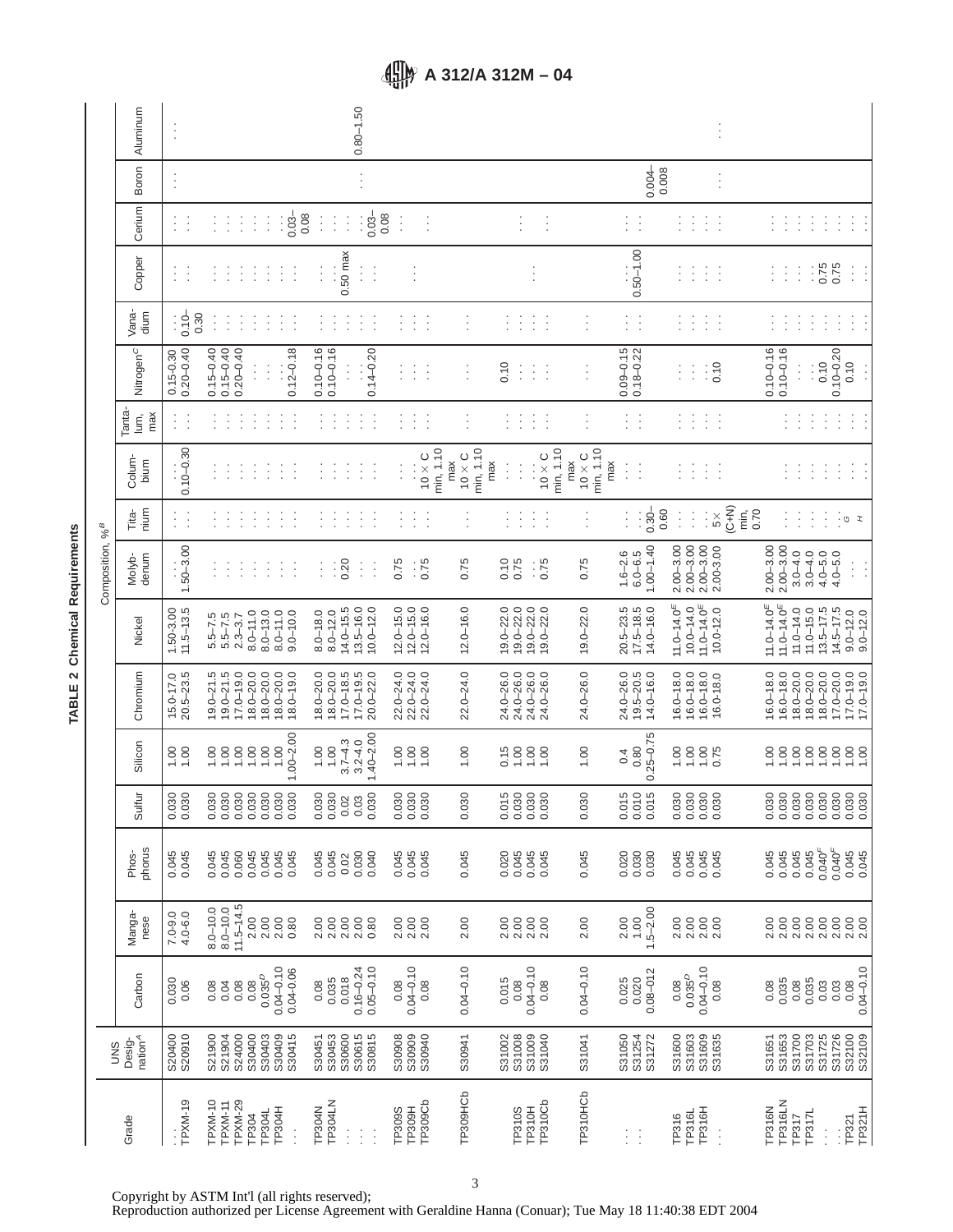|                             | Boron   Aluminum              |                         |                         | 0.025         |      |                                 |                 |                         |                 |              |                         |               | 0.15-0.60     |      | $\vdots$      |      |               | $\vdots$         | $\vdots$                        |                 |                                                                                                                                     |
|-----------------------------|-------------------------------|-------------------------|-------------------------|---------------|------|---------------------------------|-----------------|-------------------------|-----------------|--------------|-------------------------|---------------|---------------|------|---------------|------|---------------|------------------|---------------------------------|-----------------|-------------------------------------------------------------------------------------------------------------------------------------|
|                             |                               |                         |                         |               |      |                                 |                 |                         | $\vdots$        |              |                         |               |               |      |               |      |               |                  | $\vdots$                        |                 |                                                                                                                                     |
|                             | Cerium                        |                         |                         | $0.05 -$      | 0.10 | $\vdots$                        | $\vdots$        | $\vdots$                | $\vdots$        |              | $\vdots$                | $\vdots$      | $\vdots$      |      | $0.03 -$      | 0.08 | $\vdots$      | $\vdots$         |                                 |                 |                                                                                                                                     |
|                             | Copper                        | $1.50 - 2.50$           | $0.30 - 0.60$           | $\vdots$      |      | $\vdots$                        | $\vdots$        | $\vdots$                | $\vdots$        |              | $\vdots$                | $\vdots$      | 0.75          |      |               |      | $\vdots$      | 0.75             | $1.00 - 2.00$                   | $0.50 - 1.50$   |                                                                                                                                     |
|                             | Vana-<br>dium                 |                         |                         | $\vdots$      |      |                                 | $\vdots$        | $\vdots$                | $\vdots$        |              | $\vdots$                | $\vdots$      | $\vdots$      |      | $\vdots$      |      |               |                  |                                 |                 |                                                                                                                                     |
|                             | Nitrogen <sup>c</sup>         |                         | $0.45 - 0.55$           | $\vdots$      |      | $0.40 - 0.60$                   | $\vdots$        |                         | $0.06 - 0.10$   |              | $\vdots$                | Ì             | $\vdots$      |      | $0.12 - 0.18$ |      |               | $0.18 - 0.25$    | 0.10                            | $0.15 - 0.25$   |                                                                                                                                     |
|                             | Tanta-<br>lum,<br>max         | $\vdots$                |                         | $\vdots$      |      |                                 |                 | $\vdots$                | $\vdots$        |              | 0.10                    | 0.10          | $\vdots$      |      |               |      |               |                  | $\vdots$                        |                 |                                                                                                                                     |
|                             | Colum-<br>bium                |                         |                         | $0.60 - 1.00$ |      | 0.10                            |                 |                         | $0.20 -$        | $0.50^{F,K}$ |                         |               |               |      |               |      |               |                  |                                 |                 |                                                                                                                                     |
|                             | <u>ra</u><br>nium             | $\vdots$                |                         | $\vdots$      |      | $\vdots$                        | Ì               | $\vdots$                | $\vdots$        |              | $\vdots$                | Ì             | $0.15 -$      | 0.60 | $\vdots$      |      | $\vdots$      | $\vdots$         | $\vdots$                        |                 |                                                                                                                                     |
| Composition, % <sup>B</sup> | denum<br>Molyb-               |                         | $7.0 - 8.0$             | $\vdots$      |      | $4.0 - 5.0$                     | $\vdots$        | $\vdots$                | $\vdots$        |              | $\vdots$                | İ             | $\vdots$      |      |               |      |               | $6.0 - 7.0$      | $4.0 - 5.0$                     | $6.0 - 7.0$     |                                                                                                                                     |
|                             | Nickel                        | $19.0 - 22.0$ 0.30-1.50 | $21.0 - 23.0$           | $31.0 - 33.0$ |      | $16.0 - 18.0$                   | $9.0 - 13.0$    | $9.0 - 13.0$            | $9.0 - 13.0$    |              | $9.0 - 13.0$            | $9.0 - 13.0$  | 32.0-37.0     |      | $34.0 - 36.0$ |      | $17.5 - 18.5$ | $23.5 - 25.5$    | $23.0 - 28.0$                   | $19.0 - 21.0$   |                                                                                                                                     |
|                             | Chromium                      | $16.5 - 19.5$           | 24.0-25.0               | 26.0-28.0     |      | $23.0 - 25.0$                   | $17.0 - 19.0$   | $17.0 - 19.0$           | $17.0 - 19.0$   |              | $17.0 - 19.0$           | $17.0 - 19.0$ | 25.0-29.0     |      | 24.0-26.0     |      | $17.0 - 19.0$ | $20.0 - 22.0$    | $19.0 - 23.0$                   | 24.0-26.0       |                                                                                                                                     |
|                             | Silicon                       | $4.8 - 6.0$             | 0.50                    | 0.30          |      | 00.1                            | $rac{8}{100}$   |                         | 00.1            |              | 00.1                    | 0.00          | 00.1          |      | $1.20 - 2.00$ |      | $1.50 - 2.50$ | 1.00             | 1.00                            | 0.50            |                                                                                                                                     |
|                             | Sulfur                        |                         | 0.030<br>0.005<br>0.015 |               |      |                                 |                 |                         |                 |              | 0.030<br>0.030          |               | 0.015         |      | 0.030         |      |               |                  |                                 | $\circ$<br>0.01 |                                                                                                                                     |
|                             | phorus<br>Phos-               | 0.045                   | 0.030                   | 0.020         |      |                                 |                 | 0.045<br>0.045<br>0.045 |                 |              | 0.045<br>0.045          |               | $\vdots$      |      | 0.040         |      |               |                  | 0.030<br>0.040<br>0.000<br>0.00 |                 |                                                                                                                                     |
|                             | Manga-<br>nese                | $2.00$<br>$2.0 - 4.0$   |                         | 1.00          |      | $5.0 - 7.0$<br>$2.00$<br>$2.00$ |                 |                         | 2.00            |              | $2.00$<br>$2.00$        |               | 1.50          |      | 2.00          |      |               |                  | 0<br>0<br>0<br>0<br>0<br>0<br>0 | 2.00            |                                                                                                                                     |
|                             | Carbon                        | 0.07                    | 0.020                   | $0.04 - 0.08$ |      | 0.08<br>0.08                    |                 | $0.04 - 0.10$           | $0.005 - 0.020$ |              | $0.08$<br>$0.04 - 0.10$ |               | $0.06 - 0.10$ |      | $0.04 - 0.08$ |      | 0.08          |                  | 0.030<br>0.020                  | 0.020           | A New designation established in accordance with Practice E 527 and SAE J1086.<br><sup>B</sup> Maximum, unless otherwise indicated. |
| SND                         | nation <sup>A</sup><br>Desig- | S32615                  | S32654                  | S33228        |      | S34565                          | S34700          | S34709                  | S34751          |              | S34800                  | S34809        | S35045        |      | S35315        |      |               | S38100<br>N08367 | N08904                          | N08926          |                                                                                                                                     |
|                             | Grade                         |                         |                         |               |      |                                 | ТРЗ47<br>ТРЗ47Н |                         | <b>TP347LN</b>  |              | TP348<br>TP348H         |               |               |      | $\vdots$      |      | TPXM-15       |                  |                                 |                 |                                                                                                                                     |

TABLE 2 Continued **TABLE 2** Continued

Copyright by ASTM Int'l (all rights reserved);

Reproduction authorized per License Agreement with Geraldine Hanna (Conuar); Tue May 18 11:40:38 EDT 2004

4

 $c$  The method of analysis for nitrogen shall be a matter of agreement between the purchaser and manufacturer.

<sup>c</sup> The method of analysis for nitrogen shall be a matter of agreement between the purchaser and manufacturer.<br><sup>D</sup> For small diameter or thin walls or both, where many drawing passes are required, a carbon maximum of 0.040

<sup>D</sup> For small diameter or thin walls or both, where many drawing passes are required, a carbon maximum of 0.040 % is necessary in grades TP304L and TP316L. Small outside diameter tubes are defined as those

less than 0.500 in. [12.7 mm] in outside diameter and light wall tubes as those less than 0.049 in. [1.20 mm] in average wall thickness (0.044 in. [1.10 mm] in minimum wall thickness).<br>『For welded TP316, TP316N, TP316LN, a less than 0.500 in. [12.7 mm] in outside diameter and light wall tubes as those less than 0.049 in. [1,20 mm] in average wall thickness (0.044 in. [1,10 mm] in minimum wall thickness).<br><sup>E</sup>For welded pipe, the phosphorus ma

For welded pipe, the phosphorus maximum shall be 0.045 %.

JK

 $^G$  The titanium content shall be not less than five times the carbon content and not more than 0.70%.<br><sup>H</sup> The titanium content shall be not less than four times the carbon content and not more than 0.60%. <sup>6</sup> The titanium content shall be not less than five times the carbon content and not more than 0.70 %.<br><sup>H</sup> The titanium content shall be not less than four times the carbon content and not more than 0.60 %.<br><sup>1</sup> The columb The columbium content shall be not less than eight times the carbon content and not more than 1.0 %.

Grade S34751 shall have a columbium (niobium) plus tantalum content of not less than 15 times the carbon content.

**A 312/A 312M – 04**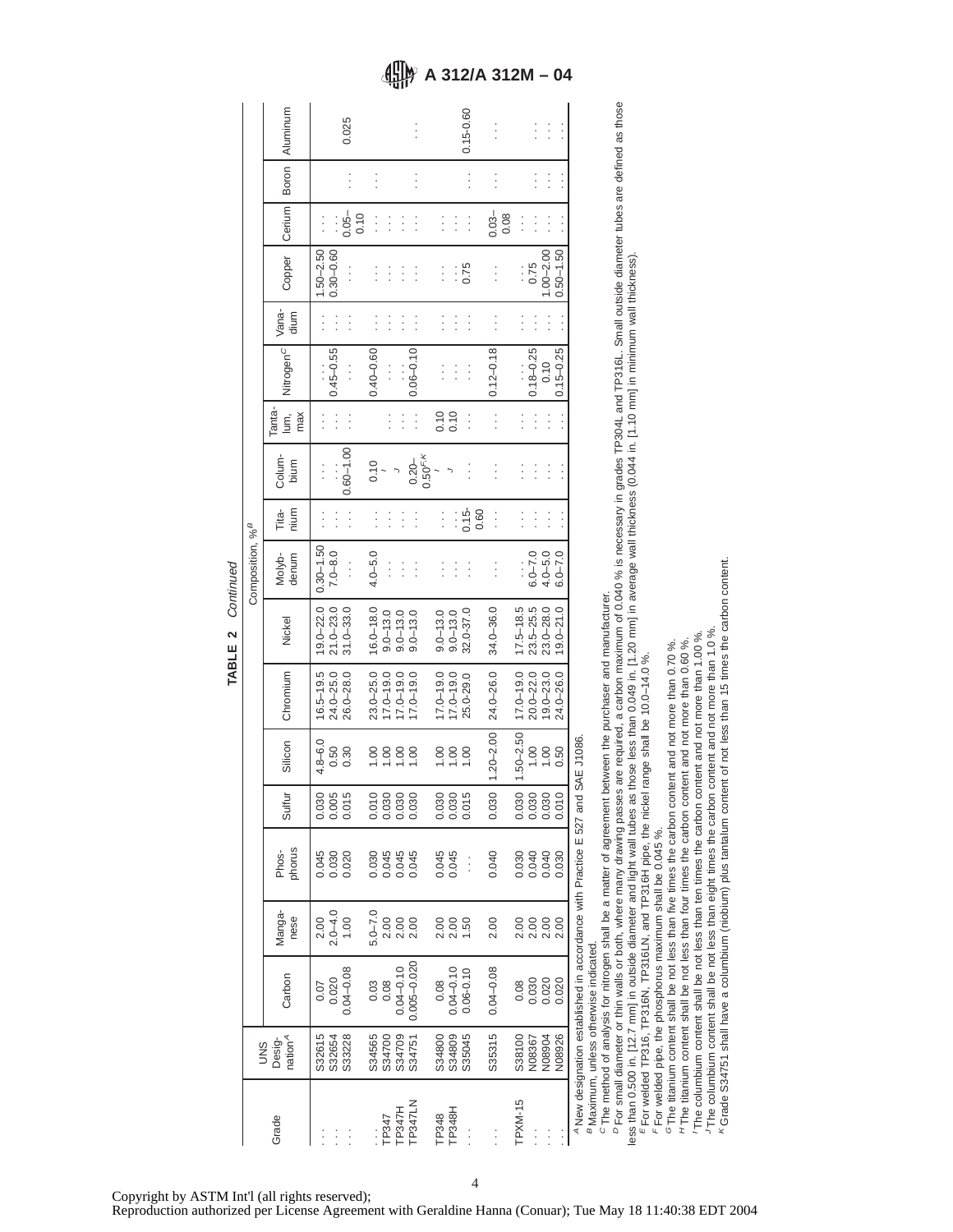## **A 312/A 312M - 04**

6.2 *Heat Treatment*—All pipe shall be furnished in the heat-treated condition in accordance with the requirements of Table 1. Alternatively, for seamless pipe, immediately following hot forming while the temperature of the pipes is not less than the specified minimum solution treatment temperature, pipes shall be individually quenched in water or rapidly cooled by other means.

6.3 *Grain Size:*

6.3.1 The grain size of Grade UNS S32615, as determined in accordance with Test Methods E 112, shall be No. 3 or finer.

6.3.2 The grain size of grades TP309H, TP309HCb, TP310H and TP310HCb, as determined in accordance with Test Methods E 112, shall be No. 6 or coarser.

6.3.3 The grain size of grades 304H, 316H, 321H, 347H, and 348H, as determined in accordance with Test Methods E 112, shall be No. 7 or coarser.

**TABLE 1 Annealing Requirements**

| Grade or UNS Designation <sup>A</sup>        | <b>Heat Treating</b><br>Temperature <sup>B</sup> | Cooling/Testing<br>Requirements |
|----------------------------------------------|--------------------------------------------------|---------------------------------|
| All grades not individually listed<br>below: | 1900°F [1040°C]                                  | Ċ                               |
| TP321H, TP347H, TP348H                       |                                                  |                                 |
| Cold finished                                | 2000°F [1100°C]                                  | $\mathcal{D}$                   |
| Hot finished                                 | 1925°F [1050°C]                                  | $\mathcal{D}$                   |
| TP304H, TP316H                               |                                                  |                                 |
| Cold finished                                | 1900°F [1040°C]                                  | $\mathcal{D}$                   |
| Hot finished                                 | 1900°F [1040°C]                                  | D                               |
| TP309H, TP309HCb, TP310H,<br>TP310HCb        | 1900°F [1040°C]                                  | $\mathcal{D}$                   |
| S30600                                       | 2010-2140°F [1100-1170°C]                        | $\mathcal{D}$                   |
| S30815, S31272                               | 1920°F [1050°C]                                  | D                               |
| S31254, S32654                               | 2100°F [1150°C]                                  | $\mathcal{D}$                   |
| S33228                                       | 2050-2160°F [1120-1180°C]                        | $\mathcal{D}$                   |
| S34565                                       | 2050-2140°F [1120-1170°C]                        | $\mathcal{D}$                   |
| S35315                                       | 2010°F [1100°C]                                  | $\mathcal{D}$                   |
| N08367                                       | 2025°F [1110°C]                                  | D                               |
| N08904                                       | 2000°F [1100°C]                                  | $\mathcal{D}$                   |
| N08926                                       | 2010°F [1100°C]                                  | $\mathcal{D}$                   |

 $A$  New designation established in accordance with Practice E 527 and SAE J1086.

 $B$  Minimum, unless otherwise stated.

 $C$  Quenched in water or rapidly cooled by other means, at a rate sufficient to prevent reprecipitation of carbides, as demonstrable by the capability of passing Practices A 262, Practice E. The manufacturer is not required to run the test unless it is specified on the purchase order (see Supplementary Requirement S7). Note that Practices A 262 requires the test to be performed on sensitized specimens in the low-carbon and stabilized types and on specimens representative of the as-shipped condition for other types. In the case of low-carbon types containing 3 % or more molybdenum, the applicability of the sensitizing treatment prior to testing shall be a matter for negotiation between the seller and the purchaser.

 $D$  Quenched in water or rapidly cooled by other means.

#### **7. Chemical Composition**

7.1 The steel shall conform to the requirements as to chemical composition prescribed in Table 2.

#### **8. Product Analysis**

8.1 At the request of the purchaser, an analysis of one billet or one length of flat-rolled stock from each heat, or two pipes from each lot shall be made by the manufacturer. A lot of pipe shall consist of the following number of lengths of the same size and wall thickness from any one heat of steel:

| <b>NPS Designator</b> | Lengths of Pipe in Lot  |
|-----------------------|-------------------------|
| Under 2               | 400 or fraction thereof |
| $2$ to 5              | 200 or fraction thereof |
| 6 and over            | 100 or fraction thereof |
|                       |                         |

8.2 The results of these analyses shall be reported to the purchaser or the purchaser's representative, and shall conform to the requirements specified in Section 7.

8.3 If the analysis of one of the tests specified in 8.1 does not conform to the requirements specified in Section 7, an analysis of each billet or pipe from the same heat or lot may be made, and all billets or pipe conforming to the requirements shall be accepted.

#### **9. Permitted Variations in Wall Thickness**

9.1 In addition to the implicit limitation of wall thickness for seamless pipe imposed by the limitation on weight in Specification A 999/A 999M, the wall thickness for seamless and welded pipe at any point shall be within the tolerances specified in Table 3, except that for welded pipe the weld area shall not be limited by the "Over" tolerance. The wall thickness and outside diameter for inspection for compliance with this requirement for pipe ordered by NPS and schedule number is shown in Table X1.1.

#### **10. Tensile Requirements**

10.1 The tensile properties of the material shall conform to the requirements prescribed in Table 4.

#### **11. Mechanical Tests, Grain Size Determinations, and Weld Decay Tests Required**

11.1 *Mechanical Testing Lot Definition* —The term *lot* for mechanical tests shall be as follows:

11.1.1 Where the final heat treated condition is obtained, consistent with the requirements of 6.2, in a continuous furnace, by quenching after hot forming or in a batch-type furnace equipped with recording pyrometers and automatically controlled within a 50 °F (30 °C) or lesser range, the term *lot* for mechanical tests shall apply to all pipes of the same specified outside diameter and specified wall thickness (or schedule) that are produced from the same heat of steel and subjected to the same finishing treatment within the same operating period.

| <b>TABLE 3 Permitted Variations in Wall Thickness</b> |  |
|-------------------------------------------------------|--|
|-------------------------------------------------------|--|

|                                                           | Tolerance, % from Nominal |       |  |  |  |  |
|-----------------------------------------------------------|---------------------------|-------|--|--|--|--|
| <b>NPS Designator</b>                                     | Over                      | Under |  |  |  |  |
| $\frac{1}{6}$ to 2 $\frac{1}{2}$ incl., all t/D<br>ratios | 20.0                      | 12.5  |  |  |  |  |
| 3 to 18 incl., t/D up to 5 %<br>incl.                     | 22.5                      | 12.5  |  |  |  |  |
| 3 to 18 incl., $t/D > 5$ %                                | 15.0                      | 12.5  |  |  |  |  |
| 20 and larger, welded, all<br>$t/D$ ratios                | 17.5                      | 12.5  |  |  |  |  |
| 20 and larger, seamless,<br>t/D up to 5 $%$ incl.         | 22.5                      | 12.5  |  |  |  |  |
| 20 and larger, seamless,<br>$t/D > 5 \%$                  | 15.0                      | 12.5  |  |  |  |  |

where:

 $t =$  Nominal Wall Thickness

 $D =$  Ordered Outside Diameter

Copyright by ASTM Int'l (all rights reserved);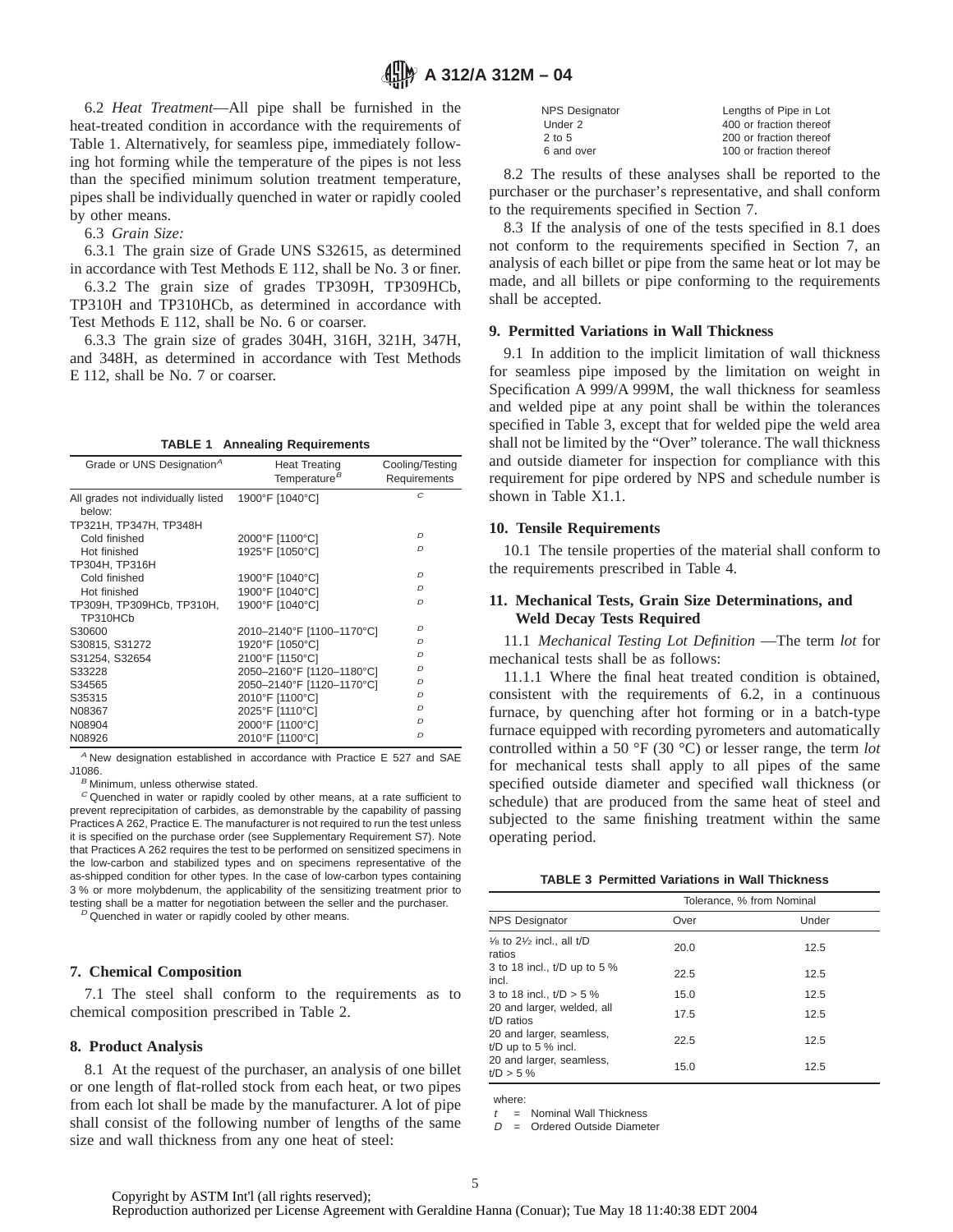**TABLE 4 Tensile Requirements**

| Grade                                            | <b>UNS</b>       | <b>Tensile</b>        | Yield                |
|--------------------------------------------------|------------------|-----------------------|----------------------|
|                                                  | Designation      | Strength, min         | Strength, min        |
|                                                  |                  | ksi [MPa]             | ksi [MPa]            |
| .                                                | S20400           | 95 [635]              | 48 [330]             |
| TPXM-19                                          | S20910           | 100 [690]             | 55 [380]             |
| TPXM-10                                          | S21900           | 90 [620]              | 50 [345]             |
| <b>TPXM-11</b>                                   | S21904           | 90 [620]              | 50 [345]             |
| TPXM-29                                          | S24000           | 100 [690]             | 55 [380]             |
| TP304                                            | S30400           | 75 [515]              | 30 [205]             |
| TP304L                                           | S30403           | 70 [485]              | 25 [170]             |
| TP304H                                           | S30409           | 75 [515]              | 30 [205]             |
| $\ldots$                                         | S30415           | 87 [600]              | 42 [290]             |
| <b>TP304N</b><br><b>TP304LN</b>                  | S30451<br>S30453 | 80 [550]<br>75 [515]  | 35 [240]<br>30 [205] |
|                                                  | S30600           | 78 [540]              | 35 [240]             |
| .<br>.                                           | S30615           | 90 [620]              | 40 [275]             |
| .                                                | S30815           | 87 [600]              | 45 [310]             |
| TP309S                                           | S30908           | 75 [515]              | 30 [205]             |
| TP309H                                           | S30909           | 75 [515]              | 30 [205]             |
| TP309Cb                                          | S30940           | 75 [515]              | 30 [205]             |
| TP309HCb                                         | S30941           | 75 [515]              | 30 [205]             |
|                                                  | S31002           | 73 [500]              | 30 [205]             |
| TP310S                                           | S31008           | 75 [515]              | 30 [205]             |
| <b>TP310H</b>                                    | S31009           | 75 [515]              | 30 [205]             |
| TP310Cb                                          | S31040           | 75 [515]              | 30 [205]             |
| TP310HCb                                         | S31041           | 75 [515]              | 30 [205]             |
|                                                  | S31050:          |                       |                      |
| $t \leq 0.25$ in.                                |                  | 84 [580]              | 39 [270]             |
| $t > 0.25$ in.                                   |                  | 78 [540]              | 37 [255]             |
|                                                  | S31254:          |                       |                      |
| $t \leq 0.187$ in. [5.00 mm]                     |                  | 98 [675]              | 45 [310]             |
| $t > 0.187$ in. [5.00 mm]                        |                  | 95 [655]              | 45 [310]             |
|                                                  | S31272           | 65 [450]              | 29 [200]             |
| TP316                                            | S31600           | 75 [515]              | 30 [205]             |
| <b>TP316L</b><br><b>TP316H</b>                   | S31603           | 70 [485]              | 25 [170]             |
|                                                  | S31609<br>S31635 | 75 [515]              | 30 [205]             |
| .<br><b>TP316N</b>                               | S31651           | 75 [515]<br>80 [550]  | 30 [205]<br>35 [240] |
| <b>TP316LN</b>                                   | S31653           | 75 [515]              | 30 [205]             |
| TP317                                            | S31700           | 75 [515]              | 30 [205]             |
| <b>TP317L</b>                                    | S31703           | 75 [515]              | 30 [205]             |
| $\cdots$                                         | S31725           | 75 [515]              | 30 [205]             |
| .                                                | S31726           | 80 [550]              | 35 [240]             |
| TP321                                            | S32100:          |                       |                      |
| Welded                                           |                  | 75 [515]              | 30 [205]             |
| Seamless:                                        |                  |                       |                      |
| $\leq$ 3/8 in.                                   |                  | 75 [515]              | 30 [205]             |
| $> 3/8$ in.                                      |                  | 70 [485]              | 25 [170]             |
| TP321H                                           | S32109:          |                       |                      |
| Welded                                           |                  | 75 [515]              | 30 [205]             |
| Seamless:                                        |                  |                       |                      |
| $\leq$ 3/ <sub>16</sub> in.                      |                  | 75 [515]              | 30 [205]             |
| $> \frac{3}{16}$ in.                             |                  | 70 [480]              | 25 [170]             |
|                                                  | S32615           | 80 [550]              | 32 [220]             |
|                                                  | S32654<br>S33228 | 109 [750]<br>73 [500] | 62 [430]             |
|                                                  |                  |                       | 27 [185]             |
| TP347                                            | S34565<br>S34700 | 115 [795]<br>75 [515] | 60 [415]<br>30 [205] |
| TP347H                                           | S34709           | 75 [515]              | 30 [205]             |
| TP347LN                                          | S34751           | 75 [515]              | 30 [205]             |
| TP348                                            | S34800           | 75 [515]              | 30 [205]             |
| TP348H                                           | S34809           | 75 [515]              | 30 [205]             |
| .                                                | S35045           | 70 [485]              | 25 [170]             |
| .                                                | S35315           | 94 [650]              | 39 [270]             |
| TPXM-15                                          | S38100           | 75 [515]              | 30 [205]             |
| .                                                | N08367:          |                       |                      |
| $t \le 0.187$                                    |                  | 100 [690]             | 45 [310]             |
| t > 0.187                                        |                  | 95 [655]              | 45 [310]             |
|                                                  | N08904           | 71 [490]              | 31 [215]             |
|                                                  | N08926           | 94 [650]              | 43 [295]             |
| Elongation in 2 in. or 50 mm (or $4D$ ), min, %: |                  | Longi-                | Trans-               |
|                                                  |                  | tudinal               | verse                |
| All Grades except S31050 and S32615              |                  | 35                    | 25                   |
| S32615, S31050                                   |                  | 25                    | .                    |
| N08367                                           |                  | 30                    | .                    |

11.1.2 Where the final heat treated condition is obtained, consistent with the requirements of 6.2, in a batch-type furnace not equipped with recording pyrometers and automatically controlled within a 50 °F (30 °C) or lesser range, the term *lot* shall apply to the larger of: (a) each 200 ft [60 m] or fraction thereof and (b) those pipes heat treated in the same furnace batch charge for pipes of the same specified outside diameter and specified wall thickness (or schedule) that are produced from the same heat of steel and are subjected to the same finishing temperature within the same operating period.

11.2 *Transverse or Longitudinal Tension Test*—One tension test shall be made on a specimen for lots of not more than 100 pipes. Tension tests shall be made on specimens from two tubes for lots of more than 100 pipes.

11.3 *Flattening Test*—For material heat treated in a continuous furnace, by quenching after hot forming or in a batch-type furnace equipped with recording pyrometers and automatically controlled within a 50  $\mathrm{^{\circ}F}$  (30  $\mathrm{^{\circ}C}$ ) or lesser range, flattening tests shall be made on a sufficient number of pipe to constitute 5 % of the lot, but in no case less than 2 lengths of pipe. For material heat treated in a batch-type furnace not equipped with recording pyrometers and automatically controlled within a 50 °F (30 °C) or lesser range, flattening tests shall be made on 5 % of the pipe from each heat treated lot.

11.3.1 For welded pipe a transverse-guided face bend test of the weld may be conducted instead of a flattening test in accordance with the method outlined in the steel tubular product supplement of Test Methods and Definitions A 370. The ductility of the weld shall be considered acceptable when there is no evidence of cracks in the weld or between the weld and the base metal after bending. Test specimens from 5 % of the lot shall be taken from the pipe or test plates of the same material as the pipe, the test plates being attached to the end of the cylinder and welded as a prolongation of the pipe longitudinal seam.

11.4 *Grain Size*—Grain size determinations on Grades TP309H, TP 309HCb, TP310H, TP310HCb, and UNS S32615 shall be made on each heat treatment lot, as defined in 11.1, for the same number of pipes as prescribed for the flattening test in 11.3.

11.5 HCW pipe shall be capable of passing the weld decay tests listed in Supplementary S9 with a weld metal to base metal loss ratio of 0.90 to 1.1. The test is not required to be performed unless S9 is specified in the purchase order.

#### **12. Hydrostatic or Nondestructive Electric Test**

12.1 Each pipe shall be subjected to the nondestructive electric test or the hydrostatic test. The type of test to be used shall be at the option of the manufacturer, unless otherwise specified in the purchase order.

12.2 The hydrostatic test shall be in accordance with Specification A 999/A 999M, unless specifically exempted under the provisions of 12.3.

12.3 For pipe whose dimensions equal or exceed NPS10, the purchaser, with the agreement of the manufacturer, is permitted to waive the hydrostatic test requirement when in lieu of such test the purchaser performs a system test. Each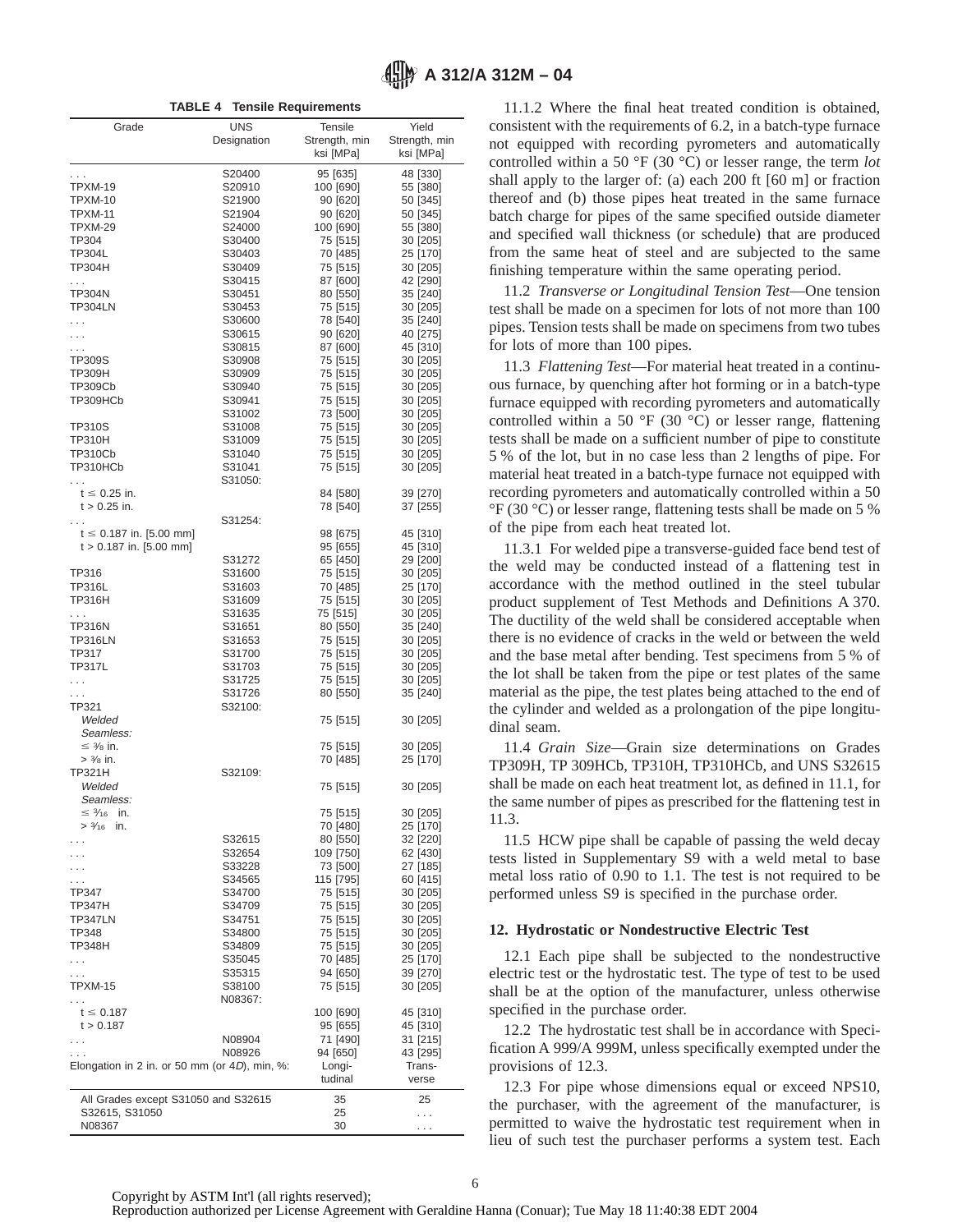length of pipe furnished without the completed manufacturer's hydrostatic test shall include with the mandatory markings the letters "NH."

12.4 The nondestructive electric test shall be in accordance with Specification A 999/A 999M.

#### **13. Lengths**

13.1 Pipe lengths shall be in accordance with the following regular practice:

13.1.1 Unless otherwise agreed upon, all sizes from NPS  $\frac{1}{8}$ to and including NPS 8 are available in a length up to 24 ft with the permitted range of 15 to 24 ft. Short lengths are acceptable and the number and minimum length shall be agreed upon between the manufacturer and the purchaser.

13.1.2 If definite cut lengths are desired, the lengths required shall be specified in the order. No pipe shall be under the specified length and no pipe shall be more than  $\frac{1}{4}$  in. [6 mm] over the specified length.

13.1.3 No jointers are permitted unless otherwise specified.

#### **14. Workmanship, Finish, and Appearance**

14.1 The finished pipes shall be reasonably straight and shall have a workmanlike finish. Removal of imperfections by grinding is permitted, provided the wall thicknesses are not decreased to less than that permitted in Section 9 of Specification A 999/A 999M.

#### **15. Repair by Welding**

15.1 For welded pipe whose diameter equals or exceeds NPS 6, and whose nominal wall thickness equals or exceeds 0.200, it is permitted to make weld repairs to the weld seam with the addition of compatible filler metal using the same procedures specified for plate defects in the section on Repair by Welding of Specification A 999/A 999M.

15.2 Weld repairs of the weld seam shall not exceed 20 % of the seam length.

15.3 Weld repairs shall be made only with the gas tungstenarc welding process using the same classification of bare filler rod qualified to the most current AWS Specification A5.9 as the grade of stainless steel pipe being repaired and as shown in Table 5. Alternatively, subject to approval by the purchaser, weld repairs shall be made only with the gas tungsten-arc welding process using a filler metal more highly alloyed than the base metal when needed for corrosion resistance or other properties.

15.4 Pipes that have had weld seam repairs with filler metal shall be uniquely identified and shall be so stated and identified on the certificate of tests. When filler metal other than that listed in Table 5 is used, the filler metal shall be identified on the certificate of tests.

#### **16. Certification**

16.1 In addition to the information required by Specification A 999/A 999M, the certification shall state whether or not the material was hydrostatically tested. If the material was nonde-

**TABLE 5 Pipe and Filler Metal Specification**

| Pipe           |                           | <b>Filler Metal</b> |                        |
|----------------|---------------------------|---------------------|------------------------|
| Grade          | <b>UNS</b><br>Designation | AWS A5.9<br>Class   | <b>UNS Designation</b> |
| TP304          | S30400                    | ER308               | S30800, W30840         |
| TP304L         | S30403                    | <b>ER308L</b>       | S30883, W30843         |
| <b>TP304N</b>  | S30451                    | <b>ER308</b>        | S30880, W30840         |
| <b>TP304LN</b> | S30453                    | ER308L              | S30883, W30843         |
| <b>TP304H</b>  | S30409                    | <b>ER308</b>        | S30880, W30840         |
| <b>TP309Cb</b> | S30940                    | $\cdots$            |                        |
| <b>TP309S</b>  | S30908                    | $\cdots$            | .                      |
| <b>TP310Cb</b> | S31040                    | .                   |                        |
| <b>TP310S</b>  | S31008                    | .                   |                        |
|                | S31272                    | .                   |                        |
| TP316          | S31600                    | ER316               | S31680, W31640         |
| <b>TP316L</b>  | S31603                    | <b>ER316L</b>       | S31683, W31643         |
| <b>TP316N</b>  | S31651                    | ER316               | S31680, W31640         |
| <b>TP316LN</b> | S31653                    | <b>ER316L</b>       | S31683, W31643         |
| <b>TP316H</b>  | S31609                    | <b>ER316H</b>       | S31680, W31640         |
| TP321          | S32100                    | ER321               | S32180, W32140         |
|                |                           | ER347               | S34780, W34740         |
| TP347          | S34700                    | ER347               | S34780, W34740         |
| <b>TP348</b>   | S34800                    | <b>ER347</b>        | S34780, W34740         |
| <b>TPXM-19</b> | S22100                    | ER209               | S20980, W32240         |
| <b>TPXM-29</b> | S28300                    | ER240               | S23980, W32440         |
|                | N08367                    | $\cdots$            | N06625                 |
|                | S20400                    | ER209               | S20980, W32240         |
| .              | N08926                    | .                   | N06625                 |

structively tested, the certification shall so state and shall state which standard practice was followed and what reference discontinuities were used.

#### **17. Marking**

17.1 In addition to the marking specified in Specification A 999/A 999M, the marking shall include the NPS (nominal pipe size) or outside diameter and schedule number or average wall thickness, heat number, and NH when hydrotesting is not performed and ET when eddy-current testing is performed or UT when ultrasonic testing is performed. The marking shall also include the manufacturer's private identifying mark, the marking requirement of 12.3, if applicable, and whether seamless (SML), welded (WLD), or heavily cold-worked (HCW). For Grades TP304H, TP316H, TP321H, TP347H, TP348H, and S30815, the marking shall also include the heat number and heat-treatment lot identification. If specified in the purchase order, the marking for pipe larger than NPS 4 shall include the weight.

#### **18. Government Procurement**

18.1 *Scale Free Pipe for Government Procurement*:

18.1.1 When specified in the contract or order, the following requirements shall be considered in the inquiry, contract or order, for agencies of the U.S. Government where scale free pipe or tube is required. These requirements shall take precedence if there is a conflict between these requirements and the product specifications.

18.1.2 The requirements of Specification A 999/A 999M for pipe and Specification A 1016/A 1016M for tubes shall be applicable when pipe or tube is ordered to this specification.

Copyright by ASTM Int'l (all rights reserved);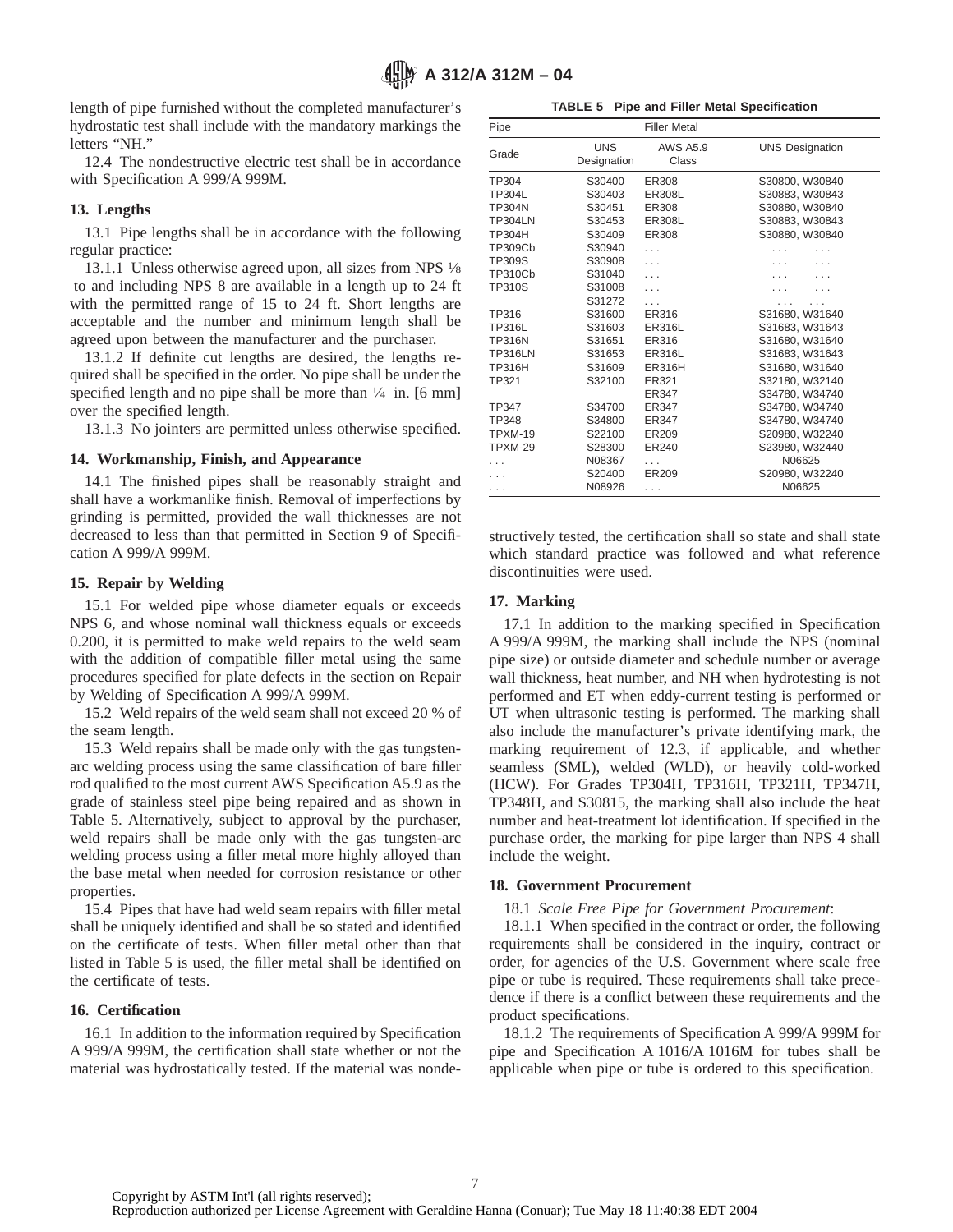## **A 312/A 312M – 04**

18.1.4.1

Outside Diameter

opposite circumferential directions,

requirements of Section 4: 18.1.5.1 Pipe or tube, 18.1.5.2 Part number,

18.1.3 Pipe and tube shall be one of the following grades as specified herein:

| Grade         | <b>UNS Designation</b> |
|---------------|------------------------|
| TP304         | S30400                 |
| <b>TP304L</b> | S30403                 |
| <b>TP304N</b> | S30451                 |
| TP316         | S31600                 |
| <b>TP316L</b> | S31603                 |
| <b>TP316N</b> | S31651                 |
| <b>TP317</b>  | S31700                 |
| <b>TP317L</b> | S31703                 |
| TP321         | S32100                 |
| TP347         | S34700                 |

18.1.4 *Part Number*:

*Example:* ASTM A 312/A 312M Pipe 304 NPS 12 SCH 40S SMLS

|                      | $1.40$ $1.11$ $1.1$ $0.1$ $1.1$ $0.1$ $1.11$ $0.1$ $0.1$ $0.1$ $0.1$ $0.0$ $0.1$ $0.0$ | 18.1.5.5 Intergranular corrosion test, and                      |
|----------------------|----------------------------------------------------------------------------------------|-----------------------------------------------------------------|
| Specification Number | ASTM A 312                                                                             | 18.1.5.6 Level of preservation and packing required.            |
| Pipe                 |                                                                                        |                                                                 |
| Grade                | 304                                                                                    | 19. Keywords                                                    |
| <b>NPS</b>           | 12                                                                                     |                                                                 |
| Wall                 | 0.375                                                                                  | 19.1 austenitic stainless steel; seamless steel pipe; stainless |
| SMLS OR WELDED       | SML                                                                                    | steel pipe; steel pipe; welded steel pipe                       |

#### **SUPPLEMENTARY REQUIREMENTS**

One or more of the following supplementary requirements shall apply only when specified in the purchase order. The purchaser may specify a different frequency of test or analysis than is provided in the supplementary requirement. Subject to agreement between the purchaser and manufacturer, retest and retreatment provisions of these supplementary requirements may also be modified.

#### **S1. Product Analysis**

S1.1 For all pipe NPS 5 and larger in nominal size there shall be one product analysis made of a representative sample from one piece for each ten lengths or fraction thereof from each heat of steel.

S1.2 For pipe smaller than NPS 5 there shall be one product analysis made from ten lengths per heat of steel or from 10 % of the number of lengths per heat of steel, whichever number is smaller.

S1.3 Individual lengths failing to conform to the chemical requirements specified in Section 7 shall be rejected.

#### **S2. Transverse Tension Tests**

S2.1 There shall be one transverse tension test made from one end of 10 % of the lengths furnished per heat of steel. This requirement is applicable only to pipe NPS 8 and larger.

S2.2 If a specimen from any length fails to conform to the tensile properties specified that length shall be rejected.

#### **S3. Flattening Test**

S3.1 The flattening test of Specification A 999/A 999M shall be made on a specimen from one end or both ends of each pipe. Crop ends may be used. If this supplementary requirement is specified, the number of tests per pipe shall also be specified. If a specimen from any length fails because of lack of ductility prior to satisfactory completion of the first step of the flattening test requirement, that pipe shall be rejected subject to retreatment in accordance with Specification A 999/A 999M and satisfactory retest. If a specimen from any length of pipe fails because of a lack of soundness that length shall be rejected, unless subsequent retesting indicates that the remaining length is sound.

Specification Number ASTM A 312 Tube T Grade 304<br>Outside Diameter 6 (250)<br>0.250

18.1.5 *Ordering Information*—Orders for material under this specification shall include the following in addition to the

18.1.5.4 If shear wave test is to be conducted in two

Wall 0.035 SMLS OR WELDED WLD

18.1.5.3 Ultrasonic inspection, if required,

#### **S4. Etching Tests**

S4.1 The steel shall be homogeneous as shown by etching tests conducted in accordance with the appropriate portions of Method E 381. Etching tests shall be made on a cross section from one end or both ends of each pipe and shall show sound and reasonably uniform material free of injurious laminations, cracks, and similar objectionable defects. If this supplementary requirement is specified, the number of tests per pipe required shall also be specified. If a specimen from any length shows objectionable defects, the length shall be rejected, subject to removal of the defective end and subsequent retests indicating the remainder of the length to be sound and reasonably uniform material.

#### **S5. Radiographic Examination**

S5.1 The entire length of weld in each double welded pipe shall be radiographically examined, using X-radiation, in accordance with Paragraph UW-51 of Section VIII Division 1 of the ASME Boiler and Pressure Vessel Code. In addition to the marking required by Section 13 each pipe shall be marked "RT" after the specification and grade. Requirements of S5 shall be required in the certification.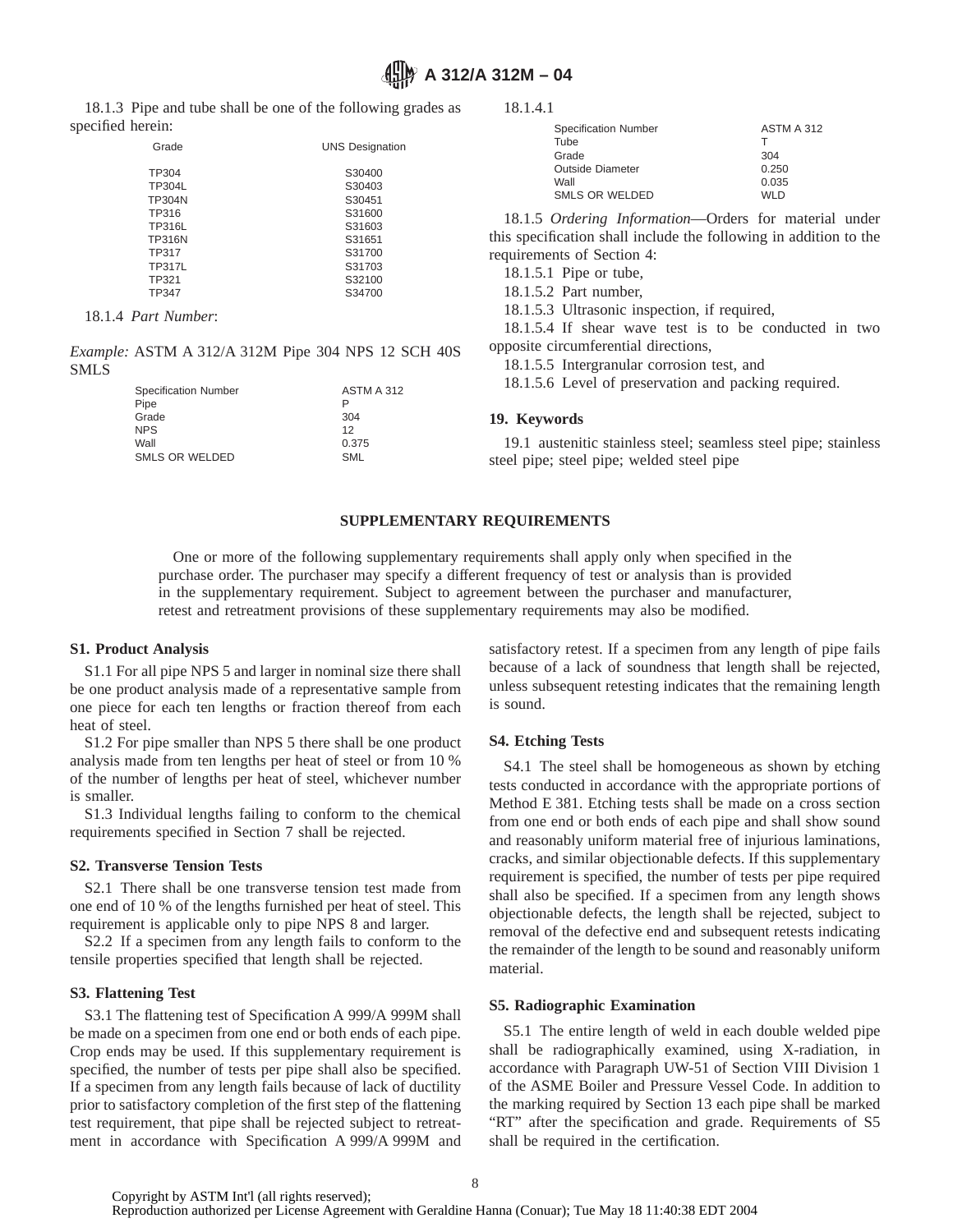#### **S6. Stabilizing Heat Treatment**

S6.1 Subsequent to the solution anneal required in 6.2, Grades TP309HCb, TP310HCb, TP321, TP321H, TP347, TP347H, TP348, and TP348H shall be given a stabilization heat treatment at a temperature lower than that used for the initial solution annealing heat treatment. The temperature of stabilization heat treatment shall be as agreed upon between the purchaser and vendor.

#### **S7. Intergranular Corrosion Test**

S7.1 When specified, material shall pass intergranular corrosion tests conducted by the manufacturer in accordance with Practices A 262, Practice E.

S7.1.1 Practice E requires testing on the sensitized condition for low carbon or stabilized grades, and on the as-shipped condition for other grades. The applicability of this test and the preparation of the sample for testing for grades containing greater than 3 % molybdenum shall be as agreed by the purchaser and manufacturer.

NOTE S7.1—Practice E requires testing on the sensitized condition for low carbon or stabilized grades, and on the as-shipped condition for other grades.

S7.2 A stabilization heat treatment in accordance with Supplementary Requirement S6 may be necessary and is permitted in order to meet this requirement for the grades containing titanium or columbium, particularly in their H versions.

#### **S8. Minimum Wall Pipe**

S8.1 When specified by the purchaser, pipe shall be furnished on a minimum wall basis. The wall of such pipe shall not fall below the thickness specified. In addition to the marking required by Section 17, the pipe shall be marked S8.

#### **S9. Weld Decay Test**

S9.1 When specified in the purchase order, one sample from each lot of pipe shall be subject to testing in a boiling solution of 50 % reagent grade hydrochloric acid and 50 % water.

S9.2 The sample, of approximately 2–in. [50–mm] length, shall be prepared from a production length of pipe. Depending on the size of the pipe, it is permitted to section the sample longitudinally to allow it to fit in the Erlenmeyer flask. As a minimum, the tested sample shall include the entire weld and adjacent area and the full length of base metal 180° across from the weld. All burrs and sharp edges shall be removed by light grinding. Dust and grease shall be removed by cleaning with soap and water or other suitable solvents.

S9.3 The hydrochloric acid solution shall be prepared by slowly adding reagent grade (approximately 37 %) hydrochloric acid to an equal volume of distilled water.

**Warning—**Protect eyes and use rubber gloves when handling acid. Mixing and testing shall be performed in a protective enclosure.

S9.4 The test container shall be a 1–L Erlenmeyer flask equipped with ground-glass joints and an Ahline condenser. The volume of the solution shall be approximately 700 mL.

S9.5 The thickness of the weld and the base metal 180° from the weld shall be measured near both ends of the sample. These measurements shall be made with a micrometer with an anvil shape suitable for measuring the thickness with an accuracy to at least 0.001 in. [0.025 mm].

S9.6 The sample sections, both weld and base metal, shall be immersed in the flask containing the solution. Boiling chips shall be added and the solution brought to a boil. Boiling shall be maintained through the duration of the test. The time of testing shall be that which is required to remove 40 to 60 % of the original base metal thickness (usually 2 h or less) If more than 60 % of the base metal thickness remains, it is permitted to terminate the test after 24 h.

S9.7 At the end of the test period, the samples shall be removed from the solution, rinsed with distilled water, and dried.

S9.8 The thickness measurements as in S9.5 shall be repeated. The anvil shape of the micrometer used shall be suitable for measuring the minimum remaining thickness with an accuracy to at least 0.001 in. [0.025 mm].

S9.9 The corrosion ratio, *R*, shall be calculated as follows:

$$
R = (W_0 - W) / (B_0 - B)
$$

where:

 $W_0$  = average weld-metal thickness before the test,

 $W =$  average weld-metal thickness after the test,

 $B_0$  = average base-metal thickness before the test, and  $B$  = average base-metal thickness after the test,

= average base-metal thickness after the test,

S9.9.1 The corrosion ratio for HCW pipe shall be as specified in 11.5.

S9.9.2 The corrosion ratio shall be 1.25 or less, or as further restricted in the purchase order, when the weld decay test is specified for welded (WLD) pipe.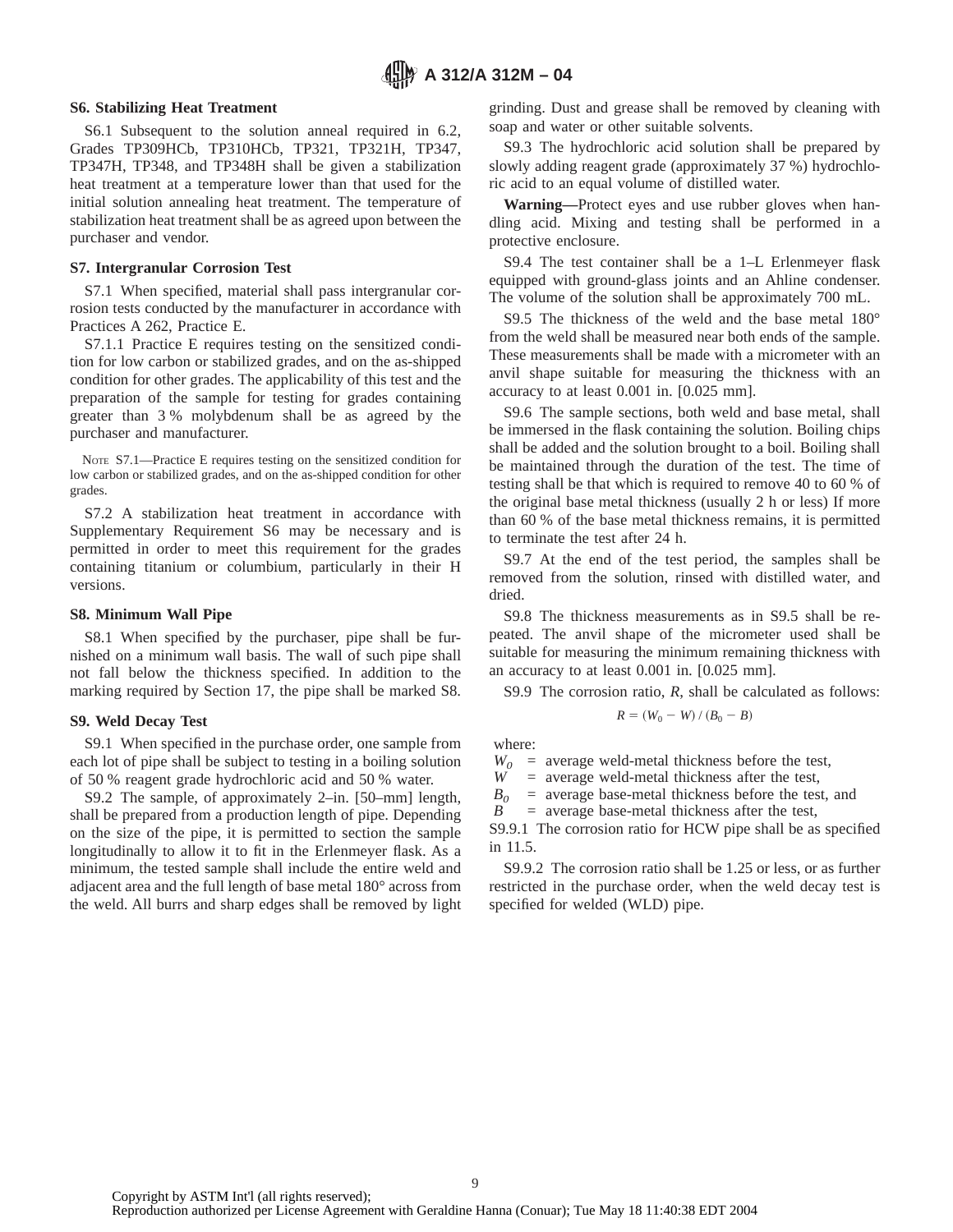## **A 312/A 312M - 04**

#### **APPENDIX**

#### **(Nonmandatory Information)**

#### **X1. DIMENSIONS OF WELDED AND SEAMLESS STAINLESS STEEL PIPE**

X1.1 Table X1.1 is based on Table number 1 of the American National Standard for stainless steel pipe (ANSI B36.19).

#### **TABLE X1.1 Dimensions of Welded and Seamless Stainless Steel Pipe**

NOTE 1—The decimal thickness listed for the respective pipe sizes represents their nominal or average wall dimensions.

| <b>NPS</b>     | <b>Outside Diameter</b> |        | Nominal Wall Thickness |          |                           |            |              |            |              |             |  |  |
|----------------|-------------------------|--------|------------------------|----------|---------------------------|------------|--------------|------------|--------------|-------------|--|--|
| Designator     | in.                     | mm     | Schedule $5SA$         |          | Schedule 10S <sup>A</sup> |            | Schedule 40S |            | Schedule 80S |             |  |  |
|                |                         |        | in.                    | mm       | in.                       | mm         | in.          | mm         | in.          | mm          |  |  |
| $\frac{1}{8}$  | 0.405                   | 10.29  | $\cdots$               | $\cdots$ | 0.049                     | 1.24       | 0.068        | 1.73       | 0.095        | 2.41        |  |  |
| $\frac{1}{4}$  | 0.540                   | 13.72  | $\cdots$               | $\cdots$ | 0.065                     | 1.65       | 0.088        | 2.24       | 0.119        | 3.02        |  |  |
| $\frac{3}{8}$  | 0.675                   | 17.15  | $\cdots$               | $\cdots$ | 0.065                     | 1.65       | 0.091        | 2.31       | 0.126        | 3.20        |  |  |
| 1/2            | 0.840                   | 21.34  | 0.065                  | 1.65     | 0.083                     | 2.11       | 0.109        | 2.77       | 0.147        | 3.73        |  |  |
| $\frac{3}{4}$  | 1.050                   | 26.67  | 0.065                  | 1.65     | 0.083                     | 2.11       | 0.113        | 2.87       | 0.154        | 3.91        |  |  |
| 1.0            | 1.315                   | 33.40  | 0.065                  | 1.65     | 0.109                     | 2.77       | 0.133        | 3.38       | 0.179        | 4.55        |  |  |
| 11/4           | 1.660                   | 42.16  | 0.065                  | 1.65     | 0.109                     | 2.77       | 0.140        | 3.56       | 0.191        | 4.85        |  |  |
| 11/2           | 1.900                   | 48.26  | 0.065                  | 1.65     | 0.109                     | 2.77       | 0.145        | 3.68       | 0.200        | 5.08        |  |  |
| 2              | 2.375                   | 60.33  | 0.065                  | 1.65     | 0.109                     | 2.77       | 0.154        | 3.91       | 0.218        | 5.54        |  |  |
| $2^{1/2}$      | 2.875                   | 73.03  | 0.083                  | 2.11     | 0.120                     | 3.05       | 0.203        | 5.16       | 0.276        | 7.01        |  |  |
| 3              | 3.500                   | 88.90  | 0.083                  | 2.11     | 0.120                     | 3.05       | 0.216        | 5.49       | 0.300        | 7.62        |  |  |
| $3\frac{1}{2}$ | 4.000                   | 101.60 | 0.083                  | 2.11     | 0.120                     | 3.05       | 0.226        | 5.74       | 0.318        | 8.08        |  |  |
| 4              | 4.500                   | 114.30 | 0.083                  | 2.11     | 0.120                     | 3.05       | 0.237        | 6.02       | 0.337        | 8.56        |  |  |
| 5              | 5.563                   | 141.30 | 0.109                  | 2.77     | 0.134                     | 3.40       | 0.258        | 6.55       | 0.375        | 9.52        |  |  |
| 6              | 6.625                   | 168.28 | 0.109                  | 2.77     | 0.134                     | 3.40       | 0.280        | 7.11       | 0.432        | 10.97       |  |  |
| 8              | 8.625                   | 219.08 | 0.109                  | 2.77     | 0.148                     | 3.76       | 0.322        | 8.18       | 0.500        | 12.70       |  |  |
| 10             | 10.750                  | 273.05 | 0.134                  | 3.40     | 0.165                     | 4.19       | 0.365        | 9.27       | $0.500^{B}$  | $12.70^{B}$ |  |  |
| 12             | 12.750                  | 323.85 | 0.156                  | 3.96     | 0.180                     | 4.57       | $0.375^{B}$  | $9.52^{B}$ | $0.500^{B}$  | $12.70^{B}$ |  |  |
| 14             | 14.000                  | 355.60 | 0.156                  | 3.96     | $0.188^{B}$               | $4.78^{B}$ | $\cdots$     | $\cdots$   | $\cdots$     |             |  |  |
| 16             | 16.000                  | 406.40 | 0.165                  | 4.19     | $0.188^{B}$               | $4.78^{B}$ | $\cdots$     | $\cdots$   | $\cdots$     |             |  |  |
| 18             | 18.000                  | 457.20 | 0.165                  | 4.19     | $0.188^{B}$               | $4.78^{B}$ | $\cdots$     | $\cdots$   | $\cdots$     |             |  |  |
| 20             | 20.000                  | 508.00 | 0.188                  | 4.78     | $0.218^{B}$               | $5.54^{B}$ |              |            | $\cdots$     | $\cdots$    |  |  |
| 22             | 22.000                  | 558.80 | 0.188                  | 4.78     | $0.218^{B}$               | $5.54^{B}$ | $\cdots$     | $\cdots$   | $\cdots$     |             |  |  |
| 24             | 24.000                  | 609.60 | 0.218                  | 5.54     | 0.250                     | 6.35       |              |            | $\cdots$     | $\cdots$    |  |  |
| 30             | 30.000                  | 762.00 | 0.250                  | 6.35     | 0.312                     | 7.92       | $\cdots$     | $\cdots$   | $\cdots$     |             |  |  |

<sup>A</sup> Schedules 5S and 10S wall thicknesses do not permit threading in accordance with the American National Standard for Pipe Threads (ANSI B1.20.1).  $B$  These do not conform to the American National Standard for Welded and Seamless Wrought Steel Pipe (ANSI B36.10–1979).

#### **SUMMARY OF CHANGES**

Committee A01 has identified the location of selected changes to this specification since the last issue, A 312/A 312M-03, that may impact the use of this specification. (Approved March 1, 2004)

(*1*) General revision.

(*2*) Revised Section 11 to make the lot definition for mechanical testing of product heat treated in a well-controlled batchtype furnace the same as for product heat treated in a continuous furnace or by direct quenching.

(*3*) Editorially corrected the Chromium and Nickel values for S31002 in Table 1.